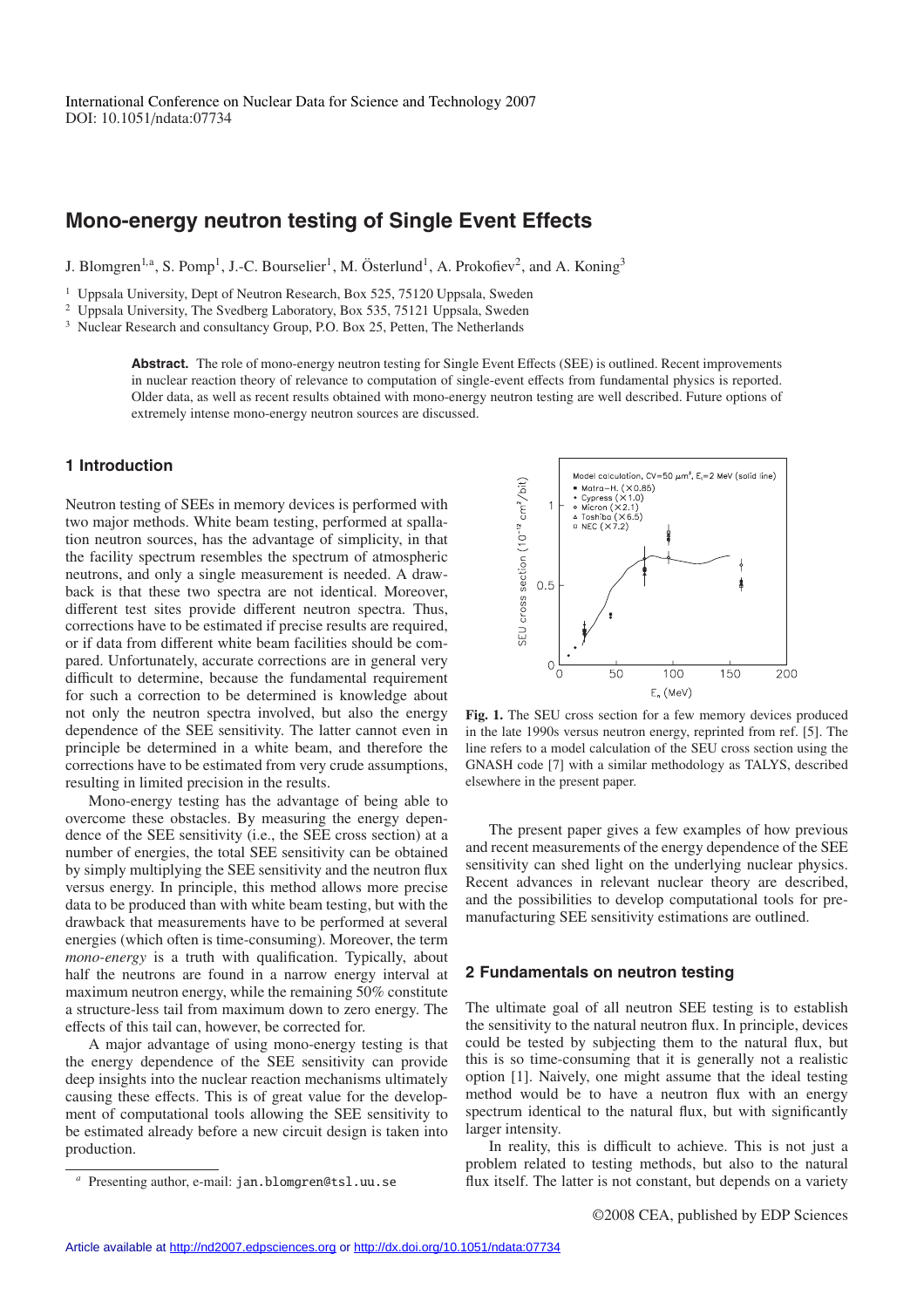of natural parameters, like altitude, latitude or weather. In addition, man-made effects play a role. For instance, the presence of shielding material, like buildings or ship hulls, can modify the flux of cosmic particles. Thus, testing in one single neutron field supposed to be identical with the "natural flux" is ultimately impossible. There is no single "natural flux", but many.

If demands on accuracy are modest, white beam testing can be employed. In such facilities, neutrons are created by protons impinging on (most often also stopping in) a target of heavy nuclei, resulting in a strong neutron flux. The energy distribution resembles natural fluxes, but far from perfectly. If normalizing a given artificial and a given natural flux at a single energy to each other, the neutron flux can differ by a factor two in another energy region.

This is also true when comparing different white beam facilities. Different production techniques (i.e., different energy of the incoming beam and different target construction) can result in fairly different energy distributions. Thus, results obtained at two different white beam facilities can be significantly different, up to about a factor two. The standard approach in physics would be to establish correction factors to allow comparisons from, e.g., different facilities, but this is impossible unless information is available on the energy distribution both on the neutron fluxes involved and the energy dependence of the device sensitivity. Since the latter cannot be obtained at white beams, mono-energy testing is required. It should be pointed out that when it comes to correction factors to correlate testing of two different white beam facilities, the correction factors are unique to each component, because the energy dependence of their sensitivity is individual. The sensitivity depends on technical parameters, like critical charge and cell dimensions. Moreover, a correction factor established for a certain device to correlate, e.g., single-bit upset rate, does not apply to other effects in the same device, like multi-bit upsets or latch-ups. This is because the energy dependences of the sensitivities to different types of errors are different.

It can be concluded that if the result should be reliable to about a factor two, white beams can be used, but for better accuracy, mono-energy testing has to be used. Thus, the first added value of mono-energy testing is the potential to reach better accuracy. As will be discussed below, this is not the only reason.

## **3 Mono-energy neutron testing**

If accuracy better than what can be obtained at facilities resembling the natural flux (i.e., white beams) is desired, monoenergy testing is the only alternative. Mono-energy testing is presently based on techniques in which a beam of charged particles hit a stationary target. Only a small fraction of the incident beam causes neutron production, and the remaining beam is bent and dumped in a way not to create unmanageable background. The neutrons are primarily produced in the forward direction, but the angular distribution is rather wide, and therefore collimators are required. Due to the fact that neutrons are very penetrating, these collimators have to be thick, of the order of meters, which is one unavoidable limitation of any neutron production technique.

The ideal production reaction should have a large probability (cross section) and as good mono-energy character as possible, i.e., a large fraction of the neutrons should appear in a narrow energy interval. Moreover, the incoming charged particle should preferably be easily accelerated, which in reality means protons. Three suitable reactions are available, protoninduced neutron production on deuterium  $({}^{2}H)$  and the two stable lithium isotopes,  ${}^{6}$ Li and  ${}^{7}$ Li. Deuterium produces a nice spectrum, but requires expensive handling of liquid deuterium. The two lithium isotopes give comparable performance, but 6Li is of strategic importance (it is an important ingredient in thermonuclear weapons) making it difficult to obtain. Thus, <sup>7</sup>Li has become the choice at essentially all present monoenergy neutron facilities.

The presence of a low-energy tail is unavoidable with neutron production on a fixed target for neutron energies above about 25 MeV, the limit determined by the maximum binding energy difference between the initial and final nuclear systems involved. Since testing has to be performed at higher energies, methods to correct for these tails have to be developed. Such corrections are routinely used in, e.g., nuclear physics research, and a large number of de-convolution codes exist. The most important limiting factors in the final result is a combination of the statistical uncertainty in the raw data, knowledge of the neutron energy spectra, systematic errors in the de-convolution methods (de-convolution is a poorly conditioned mathematical problem, with no single unique solution), and assumptions about the energy dependence of the real cross section.

The latter deserves a special discussion. For a higher nominal neutron energy, a larger fraction of the neutrons are found in the tail. If the real SEE cross section rises with energy all the way to the highest energy point, the correction factors become smaller than if the cross section peaks at a relatively low energy and then decreases. In the latter case, a smaller fraction of the events at the highest nominal energy are due to the full-energy peak, resulting in a larger correction factor, with a correspondingly larger uncertainty.

Thus, the final uncertainty is different for different cases. In general, a final uncertainty of the order of 10% should be possible to reach with state-of-the-art methods. It is not likely that the final uncertainty can be significantly reduced in a foreseeable future. One ultimately limiting factor is monitoring of the neutron beam flux, which is very difficult to perform to better than 5% uncertainty in these types of measurements.

#### **4 Added value of mono-energy testing**

As has been discussed above, the first added value of monoenergy testing is the possibility to suppress the final uncertainty from about a factor two to about 10%. In the discussion of neutron testing, one important aspect often overlooked is the usefulness of large intensity at high energies. White beams can in principle be designed to yield a larger total number of neutrons, but the large majority of the neutrons have low energy. The spectrum typically peaks around one or a few MeV, and falls off approximately as 1/E. This means that the intensity at high energies is much lower than at mono-energy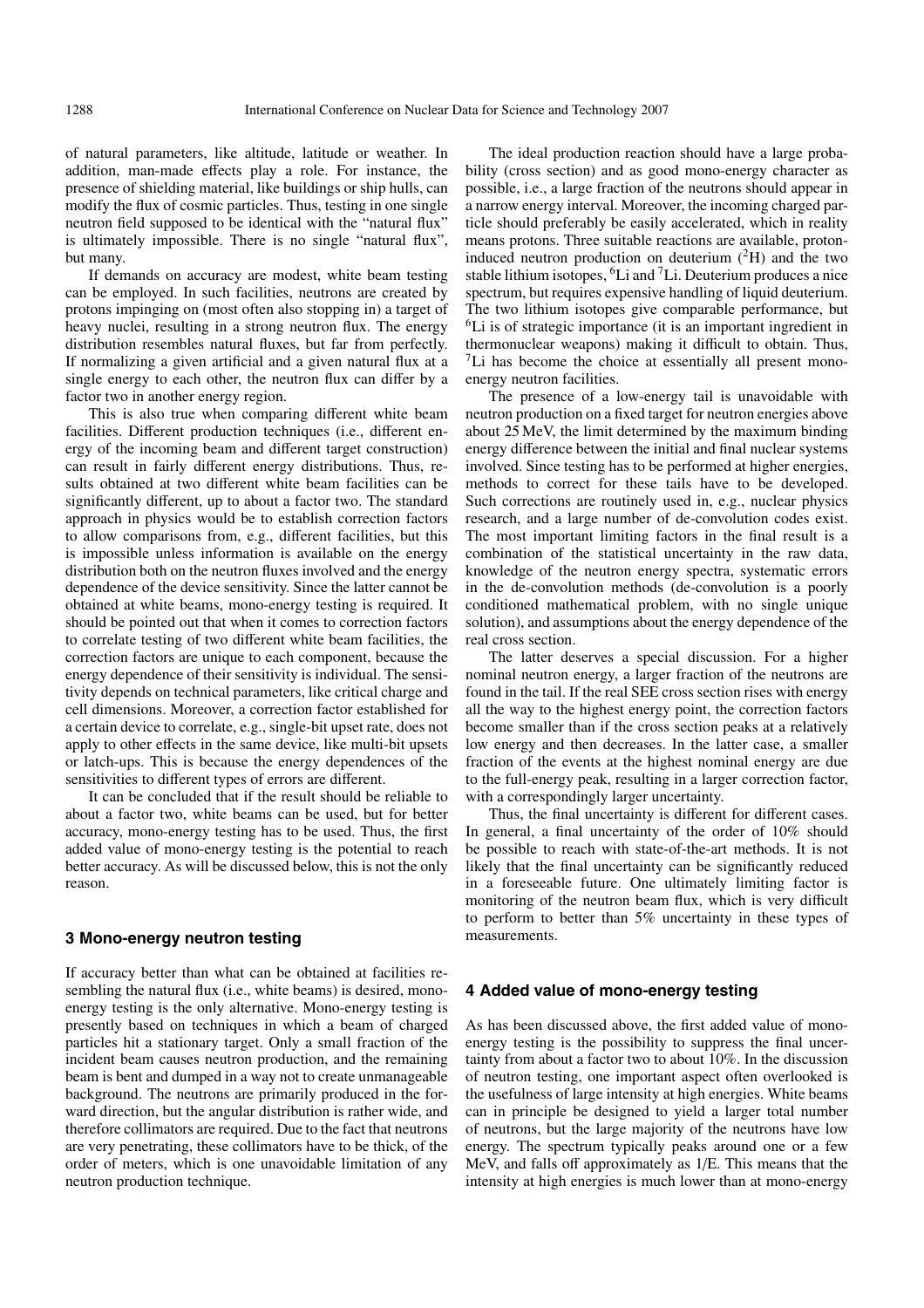5

facilities. In fact, the low-energy tail of the high-energy fields at intense mono-energy facilities contains more neutrons than the presently most intense white beam. A consequence of this is that testing of effects caused only by high-energy neutrons becomes very time-consuming at white beams. For instance, latch-up effects seems to require at least about 100 MeV in recent devices, and their sensitivity increases rapidly with neutron energy. This means that the testing to reach the same accuracy in the results would require at least an order of magnitude longer irradiation at LAMPF than at TSL (180 MeV field).

This is also needed when considering other types of effects more complex than standard single-bit SEU in memory devices. Multi-bit upsets (SMU) have been shown to have different energy dependence than single-bit SEU [2], with SMUs becoming more important at high energies. No measurement of energy-resolved SMU cross sections has been published recently, but the general trend of the pioneering paper in 1999 could be well described using fundamental nuclear physics theory, and using the same nuclear theory and modern device parameters results in a similar picture.

Testing is presently often carried out until a preset total number of upsets have been logged. If this is carried out at a white beam, this means that the risk – or chance – that complex errors appear is smaller than in mono-energy testing. Obviously, there is then a risk that the device later shows effects not observed in the testing. Up to now, the discussion has focused on commercial testing. Another advantage of mono-energy beams is their usefulness for research. For instance, monoenergy neutron beam results can in some cases be directly compared with proton beam results (which are inherently of mono-energy character), allowing improved insight into the underlying reaction mechanisms.

## **5 Results and discussion**

In the present work, computations with TALYS [3] have been used to calculate energy and angular distributions of all ions created in neutron-induced nuclear reactions on silicon. For reasons described below, not all released reaction products induce upsets. Therefore, a separate post-analysis program has been developed that uses the output from TALYS and converts it to SEE probability, taking only relevant emitted ions into account [4].

In figure 1, the results of the first energy-resolved measurement of neutron-induced single-event upsets (SEU), published in 1998 [5], are presented. Five different memory devices were tested, and it was found that the energy dependence was very similar for all of them, but the absolute sensitivity differed by up to almost an order of magnitude. The oldest components showed lower sensitivity than more recent ones. As can be seen, the sensitivity showed a slow rise from low energy up to about 100 MeV, where it saturated or possibly even decreased.

In figure 2, the results of a recent similar test, published in 2005 [6], are shown, however for one device only. It can be seen that the uncorrected result, i.e., raw data before correction for the low-energy neutron tail, partly resembles the results in figure 1, but with a maximum at a much lower energy and a significant decrease of the SEU cross section at high energies.

 $4.5$ Uncorrected SEU cross section (a.u.)  $3.5$  $\overline{3}$ 2.5  $\overline{2}$ Corrected  $1.5$  $0.5$  $\Omega$  $\frac{1}{100}$  $\frac{1}{125}$  $\frac{1}{150}$  $\frac{1}{175}$  $\frac{1}{200}$ En (MeV)

**Fig. 2.** The SEU cross section for a recent memory devices versus neutron energy, reprinted from ref. [6]. The two data sets are before and after correction for the low-energy tail. The figure is modified by the inclusion of a prediction by the nuclear reaction code TALYS of the cross section. The cross section scale is arbitrary. See the text for details.

The corrected result, however, shows a steady decrease already from the first datum point at 22 MeV.

All these results can be understood from fundamental nuclear physics point of view. These effects are caused by neutrons that induce nuclear reactions, releasing charge via emitted ions. (The neutron itself makes no effect, neither do emitted gamma rays.) Whether the released ions cause an upset or not primarily depends on the total charge released, that has to be larger than the critical charge of the component, and on the specific energy loss (dE/dx), i.e., the amount of energy transferred to the critical volume per length unit of the ion propagation. The latter is important because even if a large total energy in the form of a specific ion is released, but that particular ion does not deposit sufficient energy in a single bit, no upset will result.

All components shown in figure 1 required a rather large critical charge for a bit flip. This had the consequence that relatively exotic nuclear reactions were primarily responsible for the upsets. The cross section for those reactions has a threshold around 10–20 MeV and it increases slowly with energy up to about 50–150 MeV (depending of ion) after which it begins to decrease. Thus, the dependence in figure 1 is in line with expectations from well-known nuclear physics.

Recent components have a much smaller critical charge, but also smaller dimensions of the critical volume. These two effects go in opposite directions when it comes to sensitivity, but it seems as the leading effect is the former, i.e., modern devices require less specific energy loss to cause an SEU. This opens the possibility that other, more common, reaction channels come into play. The dominating neutron-induced nuclear reaction is always elastic scattering. In fact, it is a fundamental quantum mechanics property that elastic scattering must constitute at least half the total neutron cross section. In elastic scattering, the neutron is deflected, leaving the nucleus in its ground state, but with a recoil due to the transferred momentum. This recoiling nucleus has a low energy, resulting